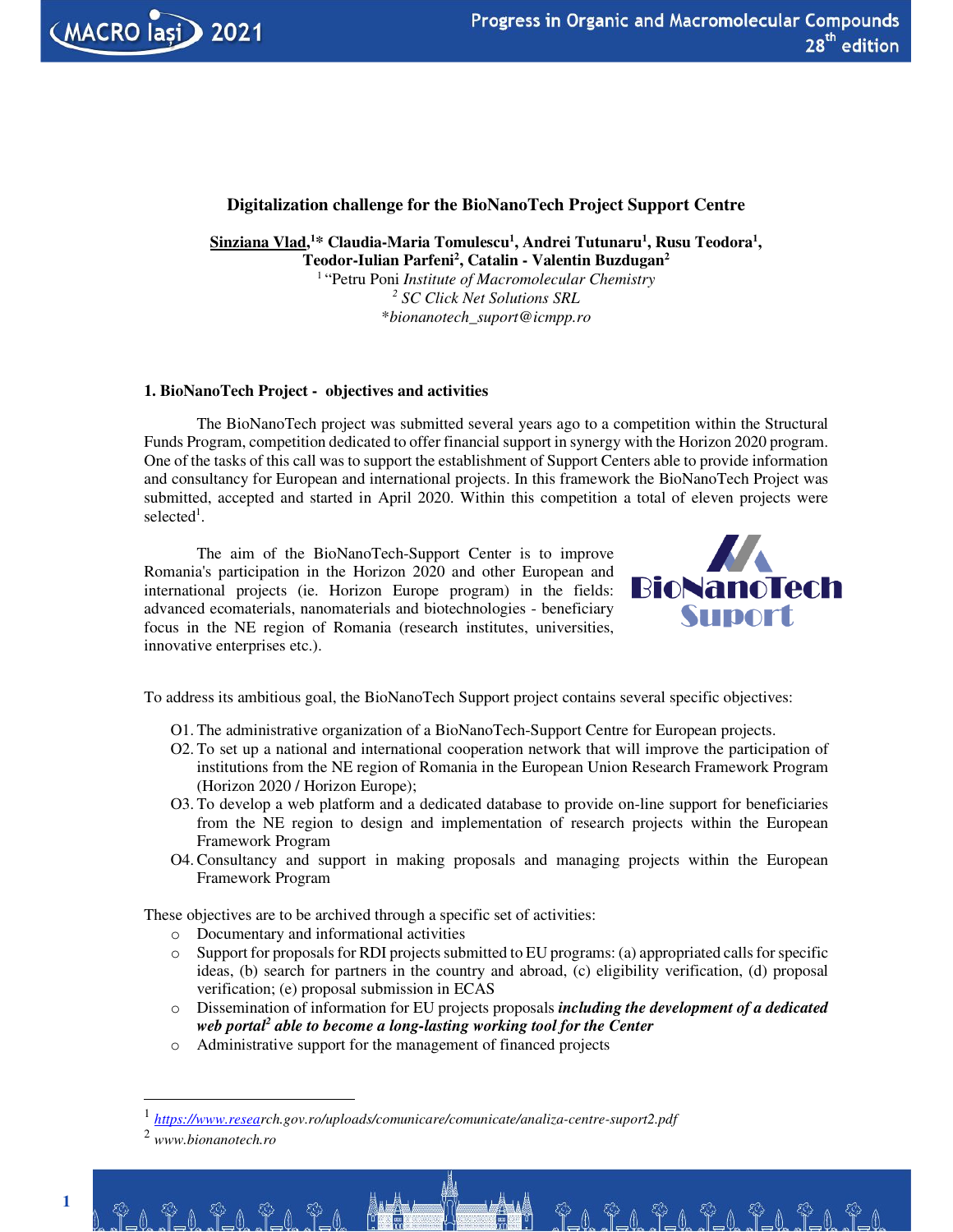

## **2. Digitalization challenge in Horizon Europe**

As shown in the 2030 Digital Compass<sup>3</sup> Strategy, "one of the key lessons of the pandemic is that digitalisation can bring people together independently of where they are physically located. Digital infrastructure and rapid fast connectivity bring people new opportunities. Digitalisation can become a decisive enabler of rights and freedoms, allowing people to reach out beyond specific territories, social positions or community groups, and opening new possibilities to learn, have fun, work, explore and fulfil one's ambitions. This will enable a society where geographical distance matters less, because people can work, learn, interact with public administrations, manage their finance and payments, make use of health care systems, automated transport systems, participate to democratic life, be entertained or meet and discuss with people anywhere in the EU, including in rural and remote areas."

The Commission proposes setting up a Digital Compass to translate the EU's digital ambitions for 2030 into concrete targets and to ensure that these objectives will be met. The first two cardinal points are focused on digital capacities in infrastructures and education & skills, and the other two are focused on digital transformation of business and public services.

The BioNanoTech portal addresses these goals directly and its Center is moving as much as possible to the online structure. Even if initially the development of the portal wasn't the core of the project, pandemic experience has changed our perspective.

The transformation of BioNanoTech activities will depend on the ability to adopt new digital technologies rapidly and across the board. However, even if the team members have understood the need of digitalization of part of the Center activities, the end users are still distrustful of this change. Thus, the BioNanoTech has to face a new and unexpected challenge: to train the NE Romanian region end users (and not only) to face the digital challenges in Horizon Europe program

#### **3. BioNanoTech digitalization challenge**

One of the main tasks included in the workplan of the BioNanoTech project was the development of a web portal that can offer all services provided by the Centre in an on-line environment. The initial idea for this portal was that sometimes end users would prefer on-line contact to face to face contact. As such, the BioNanoTech team came up with this tool as a modality to attract more end users. The unexpected Coronavirus crisis has change the importance of this tool in the BioNanoTech project implementation and we are currently working to develop it as a central element of the project.

Aware of the role and importance of digitalization, the BioNanoTech team, in collaboration with the company S.C. Click Net Solutions S.R.L designed and created the project website and portal.

The specialized company's contribution was of a great importance in:

- o setting and configuring the database;
- o the graphic development of the web interface (html, css, php, javascript)
- o menu implementation.
- o adding and formatting content to the section "General information," Expertise offer "," Information about competitions "," News and events "," Procurement "+ administration panel available to the procurement department," Contact ";
- o creating a customized interface.
- o the technical maintenance of the website.

Among the services offered through the portal we list:

- o Consulting services in identification of funding sources,
- o Consulting services in drafting project proposals,
- o Consulting services in project management,
- o Partner search services.

<u>21 21 21 21 21 21 21</u>

<u>71919191919</u>

 $3$  2030 Digital Compass: the European way for the Digital Decade; COMMUNICATION FROM THE COMMISSION TO THE EUROPEAN PARLIAMENT, THE COUNCIL, THE EUROPEAN ECONOMIC AND SOCIAL COMMITTEE AND THE COMMITTEE OF THE REGIONS; COM(2021) 118; Brussels, 9.3.2021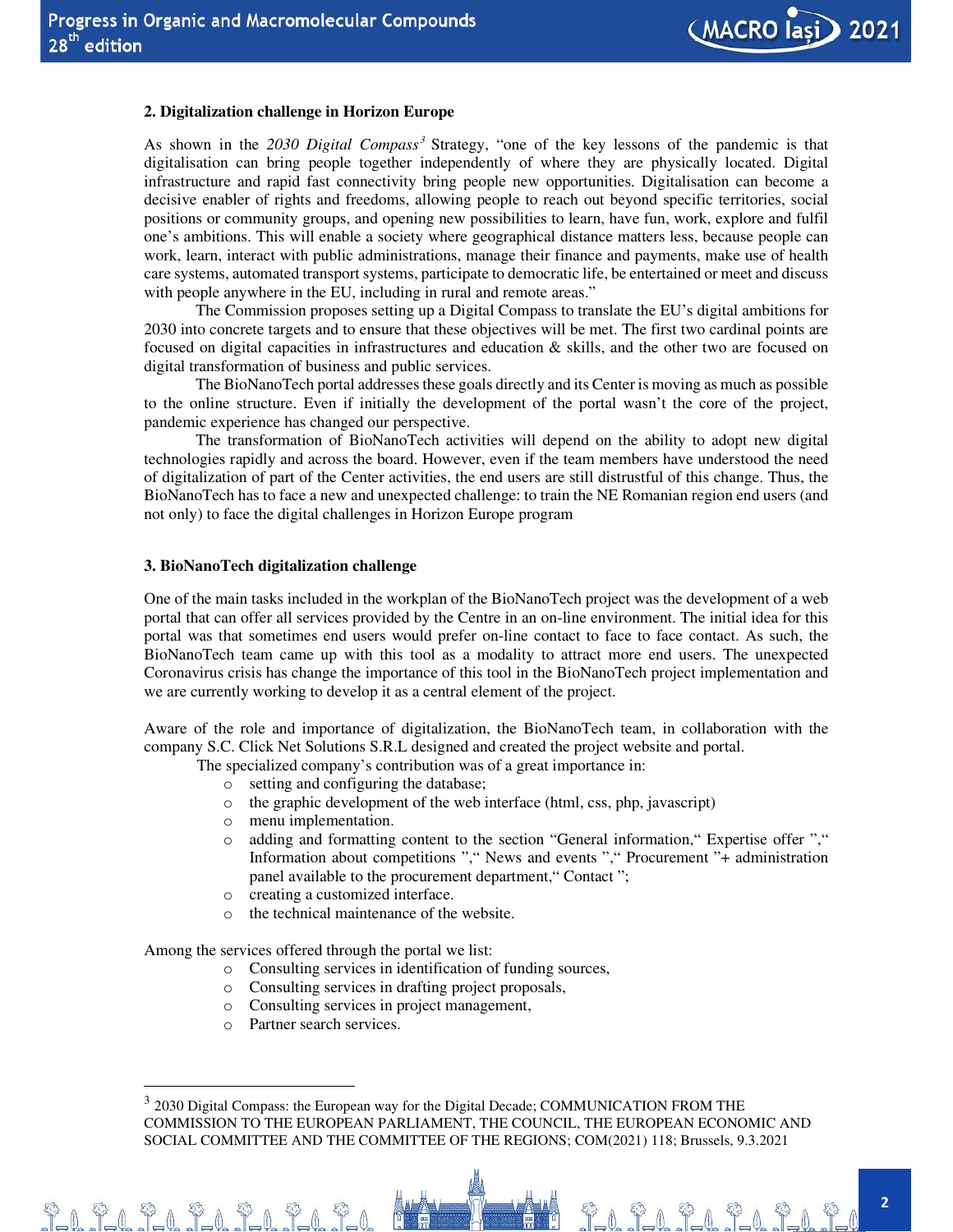<u>Pa Pa Pa Pa Pa Pa Pa</u>

With a single click, online, beneficiaries can access updated information about open competitions, as well as useful documents in drafting a project proposal: (a) O2020 COMPENDIUM – that contains a summary of main technical questions (financial, legal and HR related) received from our users and the reply offered by our team, (b) Horizon-europe-strategic-plan-2021-2024, (c) Horizon Europe Work Programs with short resume and open calls; (d) Romanian National Contact Points for Horizon Europe Program; (e) links to several partner search facilities; (f) links to several tools useful for project management etc.



The portal interface has also a private section where:

- o The BioNanoTech team can access their mail and also modify/update content of several sections of the portal (ie Open Calls, New, Events etc)
- o end users can register and directly contact our team in private chat room where they can directly discuss their project ideas – section under development

Finally, throughout development, the design of our portal should build on and seek collaboration with existing project related webpages and develop synergies with other relevant European, national or regional initiatives and platforms. All participants in European projects will need to adapt to the new trends in project management and will need to relay on digitalized solutions so it is vital de develop such tools that can provide working interfaces for collaboration. For instance: an important part of Horizon Europe is channelled through collaborative projects; it's very important to provide a guidance around the current ways available for participants to look for partners for their proposals. Although in the current social media & digital era, there are many channels available where suitable partners can be found to start research collaborations, the official support structures of Horizon Europe do also continue to provide this type of support to the special needs of Horizon Europe consortia. The members of the Bionanotech team are available to offer help in finding partners on official platforms (such as ECAS Funding and Tenders Portal<sup>4</sup> or Enterprise Europe Network partner search tool<sup>5</sup>) and from other sources (brokerage events, training sessions, workshops, and periodic newsletters) and to support applicants in the preparation of their partner

.Y\_0. T\_0.

<sup>4</sup> *https://ec.europa.eu/info/funding-tenders/opportunities/portal/screen/how-to-participate/partner-search*

<sup>5</sup> *https://een.ec.europa.eu/partners*